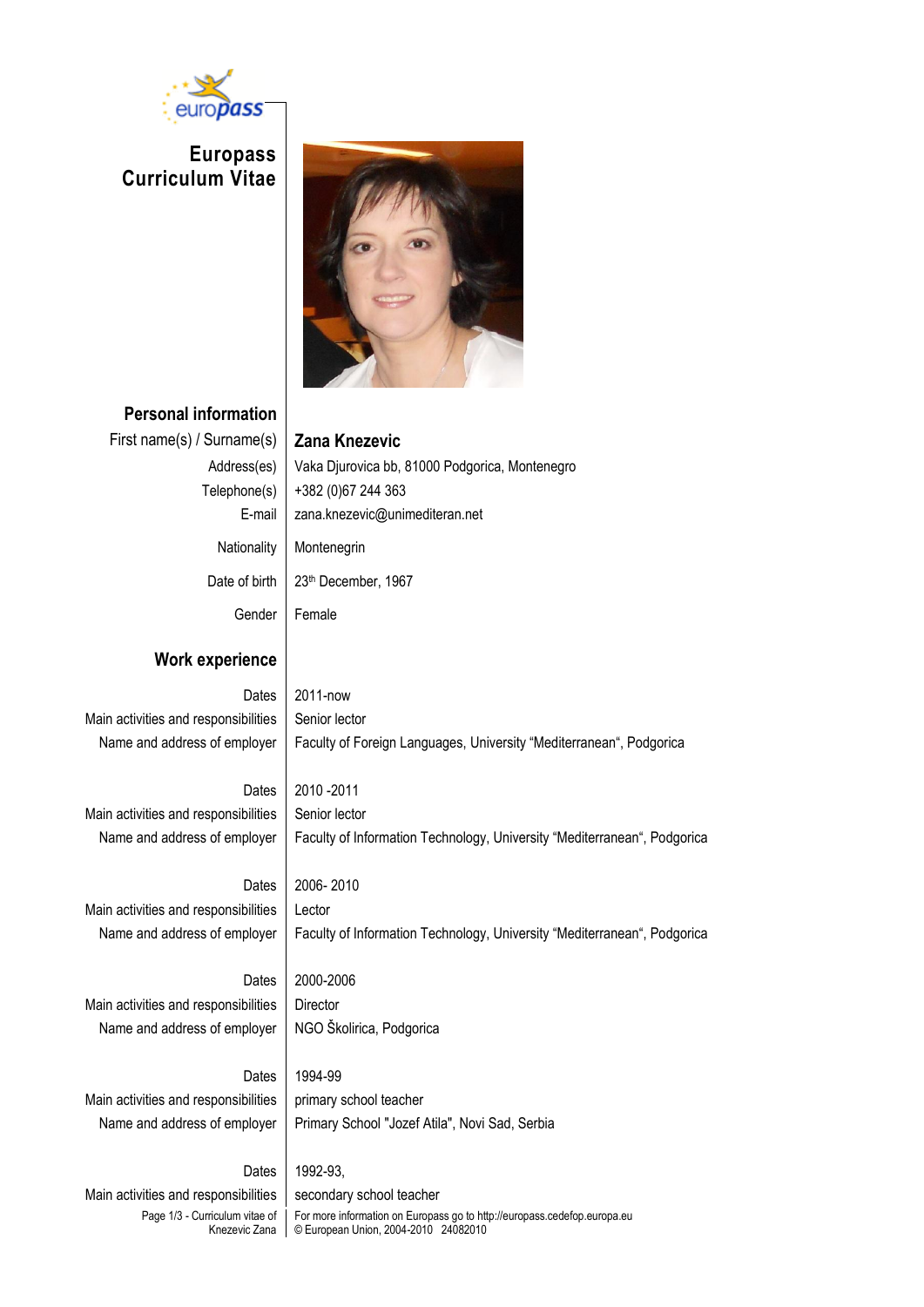#### Name and address of employer Secondary School "Sergei Stanic", Podgorica

#### **Education and training**

### Dates 2011-now

Title of qualification awarded  $\vert$  Doctoral studies Name and type of organisation providing education and training

Faculty of Philology, University of Belgrade

### Dates 2010

Title of qualification awarded  $\parallel$  Master studies Name and type of organisation providing education and training

Faculty of Philosophy, University of Montenegro

#### Dates  $2007$ ,

Name and type of organisation providing education and training

Title of qualification awarded | Postgraduate specialist translation studies Institute of Foreign Languages, University of Montenegro

Faculty of Philosophy, University of Novi Sad

Faculty of Philosophy in Nikšić, University "Veljko

### Dates 1994

## Title of qualification awarded  $\parallel$  BA in English Language and Literature Name and type of organisation

providing education and training

#### Dates 1988

Vlahovic"

Title of qualification awarded  $\parallel$  5th degree in English Language and Literature Name and type of organisation providing education and training

### **Personal skills and competences**

Mother tongue(s) **Serbian/Montenegrin**

# Other language(s)  $Self-assessmen$ **European level (\***

| uage(s)       |                |          |                |               |                    |                 |                   |          |                |          |  |
|---------------|----------------|----------|----------------|---------------|--------------------|-----------------|-------------------|----------|----------------|----------|--|
| essment       |                |          |                | Understanding |                    | <b>Speaking</b> |                   |          |                | Writing  |  |
| n level (*)   | Listening      |          | Reading        |               | Spoken interaction |                 | Spoken production |          |                |          |  |
| English       | C <sub>2</sub> | Advanced | C <sub>2</sub> | Advanced      | C <sub>2</sub>     | Advanced        | C <sub>2</sub>    | Advanced | C <sub>2</sub> | Advanced |  |
| <b>French</b> | A1             | Beginner | A1             | Beginner      | A1                 | Beginner        | A <sub>1</sub>    | Beginner | A1             | Beginner |  |

*(\*[\) Common European Framework of Reference for Languages](http://europass.cedefop.europa.eu/LanguageSelfAssessmentGrid/en)*

Computer skills and competences | Microsoft Office, CMS

#### **Additional information Memebership**

Association of Applied Linguists of Montenegro